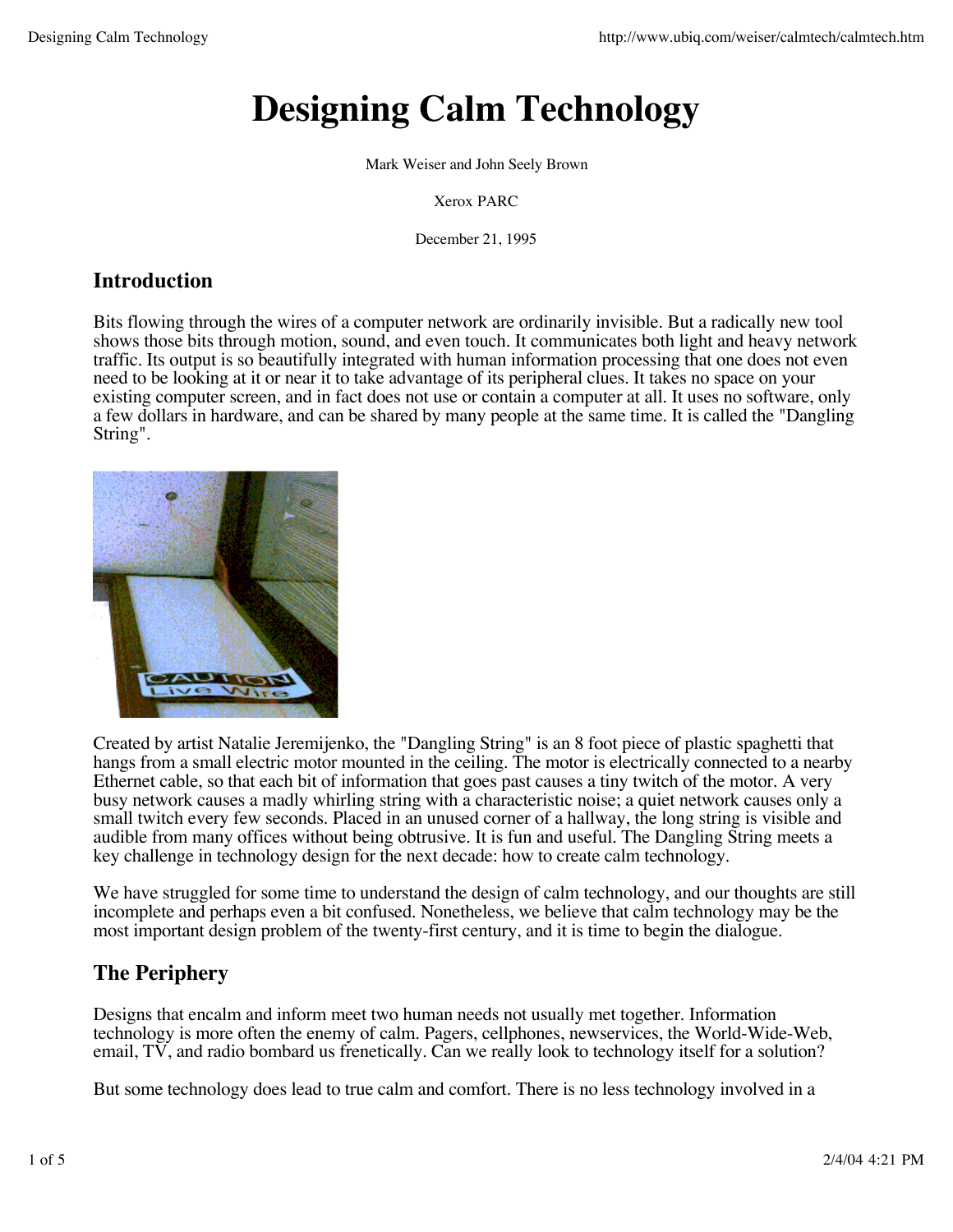comfortable pair of shoes, in a fine writing pen, or in delivering the New York Times on a Sunday morning, than in a home PC. Why is one often enraging, the others frequently encalming? We believe the difference is in how they engage our attention. Calm technology engages both the *center* and the *periphery* of our attention, and in fact moves back and forth between the two.

We use "periphery" to name what we are attuned to without attending to explicitly. Ordinarily when driving our attention is centered on the road, the radio, our passenger, but not the noise of the engine. But an unusual noise is noticed immediately, showing that we were attuned to the noise in the periphery, and could come quickly to attend to it.

It should be clear that what we mean by the periphery is anything but on the fringe or unimportant. What is in the periphery at one moment may in the next moment come to be at the center of our attention and so be crucial. The same physical form may even have elements in both the center and periphery. The ink that communicates the central words of a text also, though choice of font and layout, peripherally clues us into the genre of the text.

A calm technology will move easily from the periphery of our attention, to the center, and back. This is fundamentally encalming, for two reasons.

First, by placing things in the periphery we are able to attune to many more things than we could if everything had to be at the center. Things in the periphery are attuned to by the large portion of our brains devoted to peripheral (sensory) processing. Thus the periphery is informing without overburdening.

Second, by recentering something formerly in the periphery we take control of it. Peripherally we may become aware that something is not quite right, as when awkward sentences leave a reader tired and discomforted without knowing why. By moving sentence construction from periphery to center we are empowered to act, either by finding better literature or accepting the source of the unease and continuing. Without centering the periphery might be a source of frantic following of fashion; with centering the periphery is a fundamental enabler of calm through increased awareness and power.

Not all technology need be calm. A calm videogame would get little use; the point is to be excited. But too much design focuses on the object itself and its surface features without regard for context. We must learn to design for the periphery so that we can most fully command technology without being dominated by it.

Our notion of technology in the periphery is related to the notion of affordances, due to Gibson by popularized by Norman. An affordance is a relationship between an object in the world and the intentions, perceptions, and capabilities of a person. The side of a door that only pushes out *affords* this action by offering a flat pushplate. The idea of affordance, powerful as it is, tends to describe the surface of a design. For us the term "affordance" does not reach far enough into the periphery where a design must be attuned to but not attended to.

### **Three signs of calm technology**

Technologies encalm as they empower our periphery. This happens in two ways. First, as already mentioned, a calming technology may be one that easily moves from center to periphery and back. Second, a technology may enhance our *peripheral reach* by bringing more details into the periphery. An example is a video conference that, by comparison to a telephone conference, enables us to attune to nuances of body posture and facial expression that would otherwise be inaccessible. This is encalming when the enhanced peripheral reach increases our knowledge and so our ability to act without increasing information overload.

The result of calm technology is to put us at home, in a familiar place. When our periphery is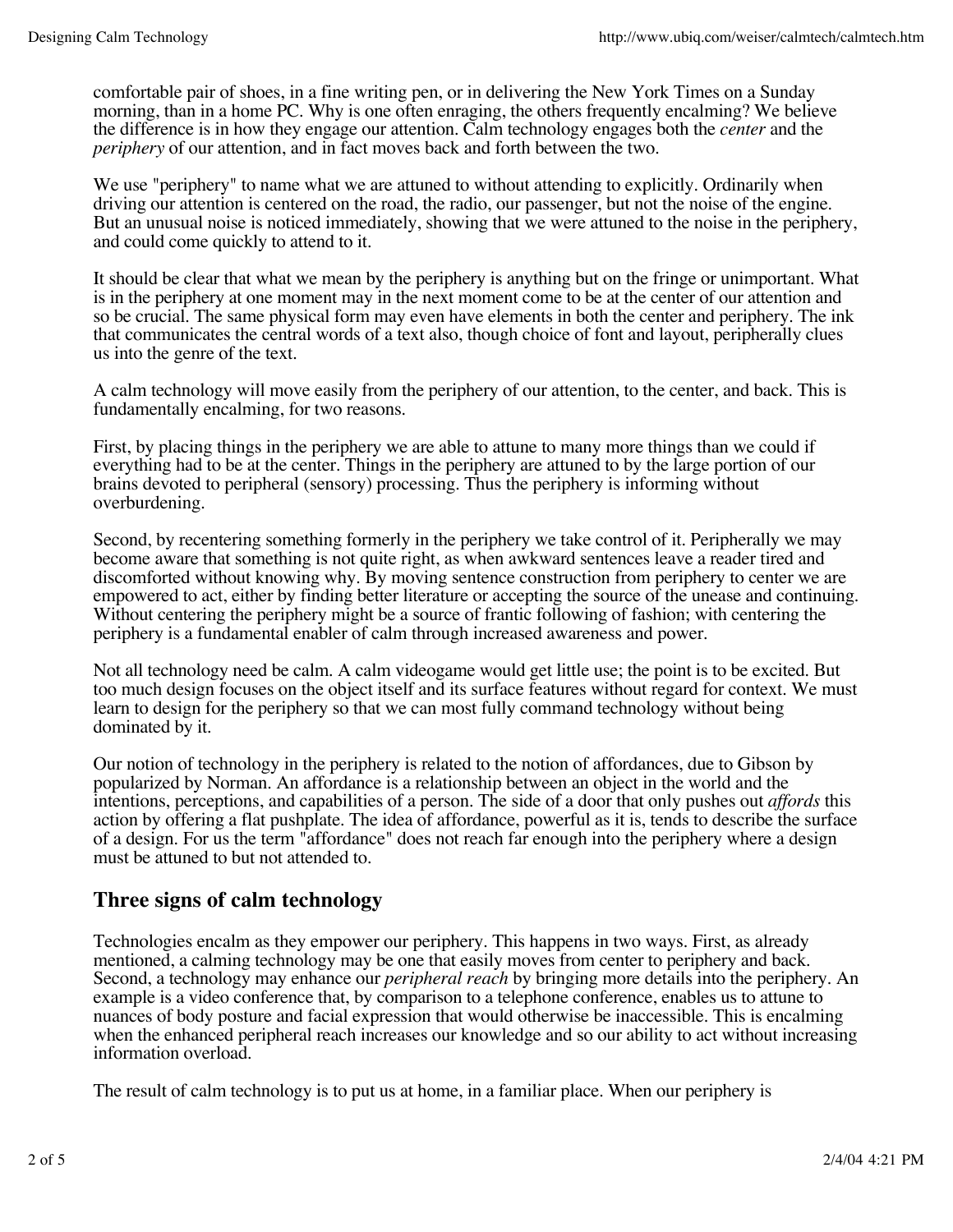functioning well we are tuned into what is happening around us, and so also to what is going to happen, and what has just happened. We are connected effortlessly to a myriad of familiar details. This connection to the world around we called "locatedness", and it is the fundamental gift that the periphery gives us.

## **Examples of calm technology**

To deepen the dialogue we now examine a few designs in terms of their motion between center and periphery, peripheral reach, and locatedness. Below we consider inner office windows, Internet Multicast, and once again the Dangling String.

#### *inner office windows*



We do not know who invented the concept of glass windows from offices out to hallways. But these inner windows are a beautifully simple design that enhances peripheral reach and locatedness.

The hallway window extends our periphery by creating a two-way channel for clues about the environment. Whether it is motion of other people down the hall (its time for a lunch; the big meeting is starting), or noticing the same person peeking in for the third time while you are on the phone (they really want to see me; I forgot an appointment), the window connects the person inside to the nearby world.

Inner windows also connect with those who are outside the office. A light shining out into the hall means someone is working late; someone picking up their office means this might be a good time for a casual chat. These small clues become part of the periphery of a calm and comfortable workplace.

Office windows illustrate a fundamental property of motion between center and periphery. Contrast them with an open office plan in which desks are separated only by low or no partitions. Open offices force too much to the center. For example, a person hanging out near an open cubicle demands attention by social conventions of privacy and politeness. There is less opportunity for the subtle clue of peeking through a window without eavesdropping on a conversation. The individual, not the environment, must be in charge of moving things from center to periphery and back.

The inner office window is a metaphor for what is most exciting about the Internet, namely the ability to locate and be located by people passing by on the information highway.

#### *Internet Multicast*

A technology called Internet Multicast may become the next World Wide Web (WWW) phenomenon. Sometimes called the MBone (for Multicast backBONE), multicasting was invented by a then graduate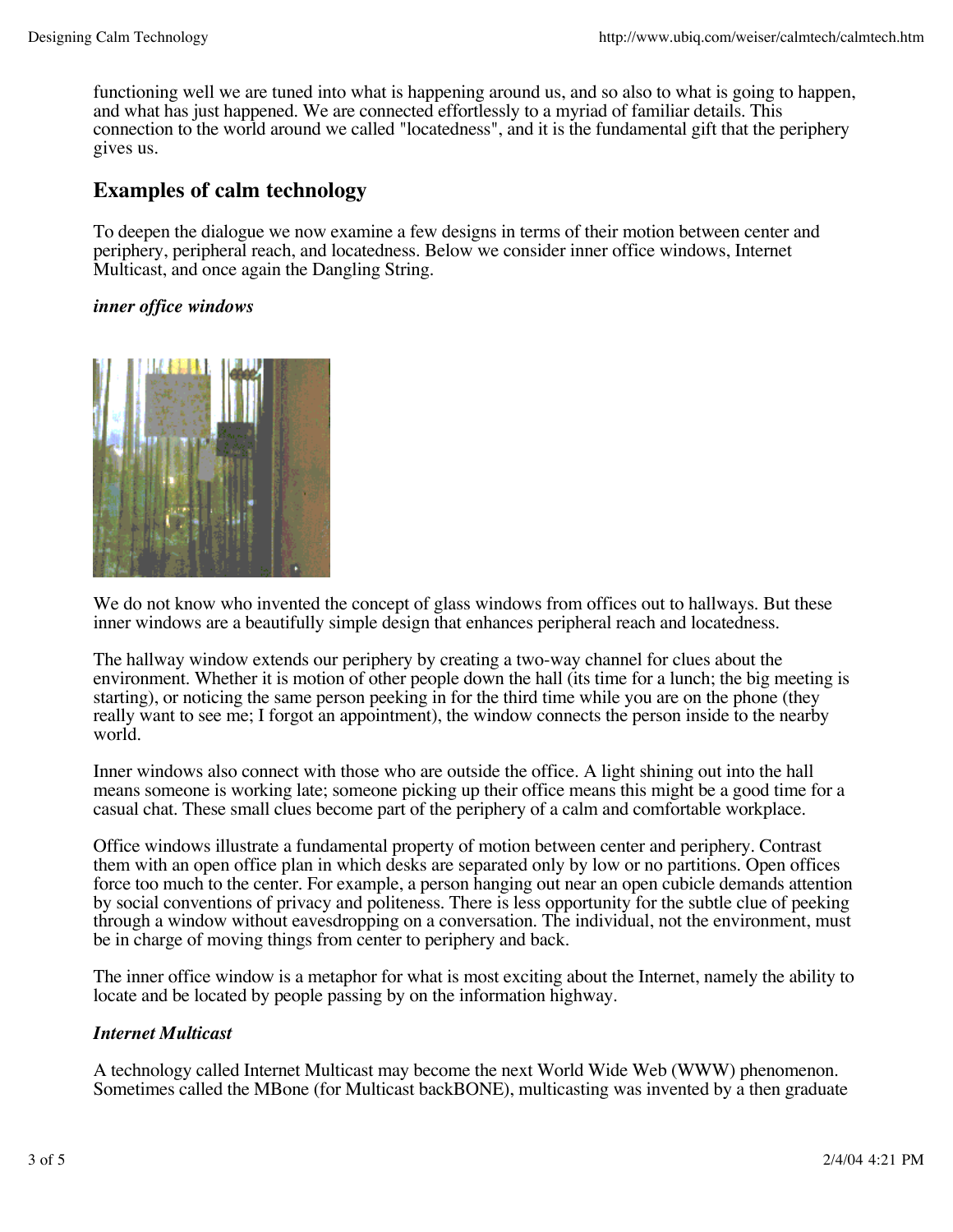student at Stanford University, Steve Deering.

Whereas the World Wide Web (WWW) connects only two computers at a time, and then only for the few moments that information is being downloaded, the MBone continuously connects many computers at the same time. To use the familiar highway metaphor, for any one person the WWW only lets one car on the road at a time, and it must travel straight to its destination with no stops or side trips. By contrast, the MBone opens up streams of traffic between multiple people and so enables the flow of activities that constitute a neighborhood. Where the WWW ventures timidly to one location at a time before scurrying back home again, the MBone sustains ongoing relationships between machines, places, and people.

Multicast is fundamentally about increasing peripheral reach, derived from its ability to cheaply support multiple multimedia (video, audio, etc.) connections all day long. Continuous video from another place is no longer television, and no longer video-conferencing, but more like a window of awareness. A continuous video stream brings new details into the periphery: the room is cleaned up, something important may be about to happen; everyone got in late today on the east coast, must be a big snowstorm or traffic tie-up.

Multicast shares with videoconferencing and television an increased opportunity to attune to additional details. Compared to a telephone or fax, the broader channel of full multimedia better projects the person through the wire. The presence is enhanced by the responsiveness that full two-way (or multiway) interaction brings.

Like the inner windows, Multicast enables control of the periphery to remain with the individual, not the environment. A properly designed real-time Multicast tool will offer, but not demand. The MBone provides the necessary partial separation for moving between center and periphery that a high bandwidth world alone does not. Less is more, when less bandwidth provides more calmness.

Multicast at the moment is not an easy technology to use, and only a few applications have been developed by some very smart people. This could also be said of the digital computer in 1945, and of the Internet in 1975. Multicast in our periphery will utterly change our world in twenty years.

## **Dangling String**

Let's return to the dangling string. At first it creates a new center of attention just by being unique. But this center soon becomes peripheral as the gentle waving of the string moves easily to the background. That the string can be both seen and heard helps by increasing the clues for peripheral attunement.